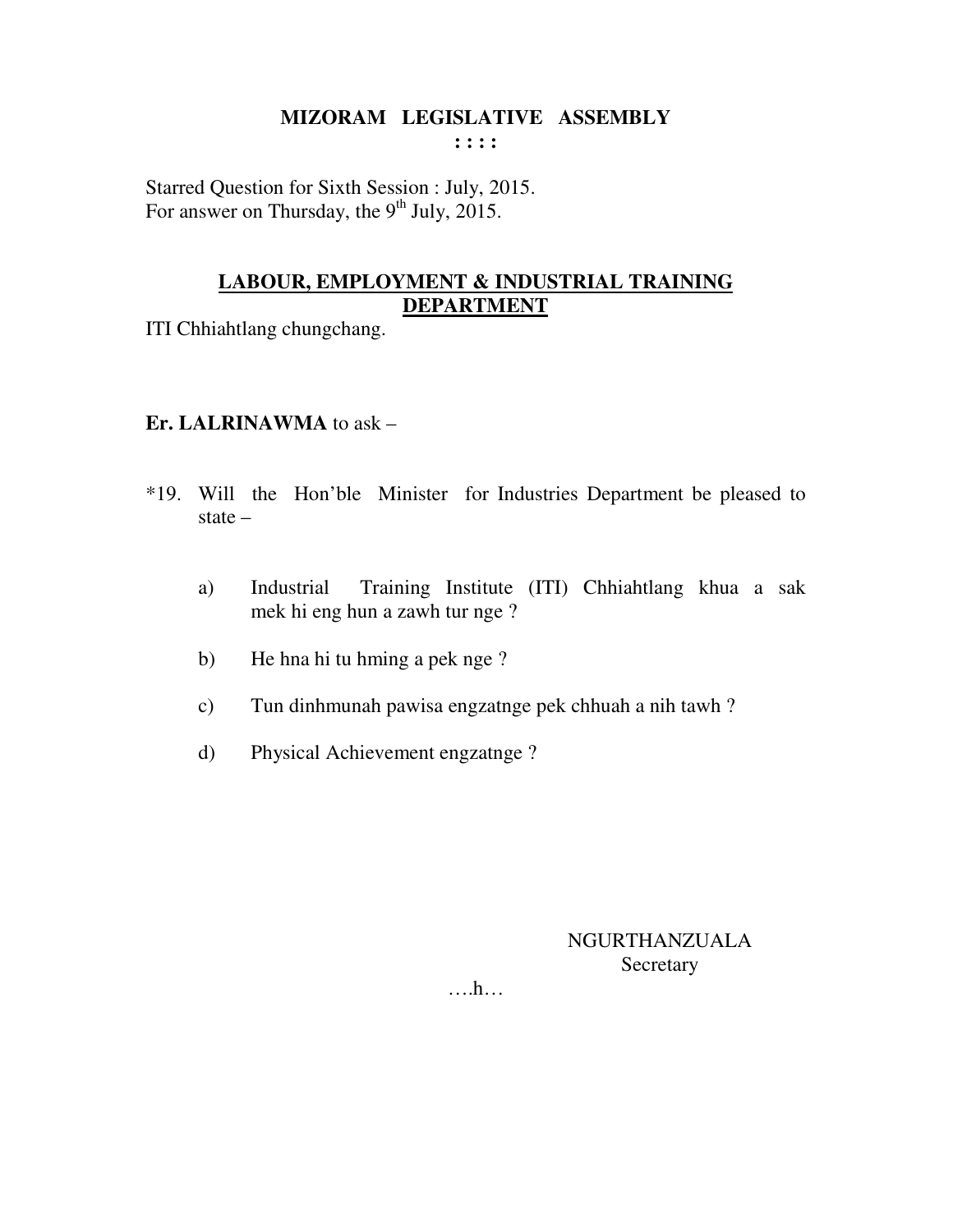#### **MIZORAM LEGISLATIVE ASSEMBLY :: :: ::**

Starred Question for Sixth Session : July, 2015. For answer on Thursday, the  $9<sup>th</sup>$  July, 2015.

#### **FISHERIES DEPARTMENT**

NFDB hnuaia Scooty leh Bike dawn chungchang.

#### **Dr. K. BEICHHUA** to ask -

- \*20. Will the Hon'ble Minister for Fisheries Department be pleased to state
	- a) Co-operative societies NFDB hnuaia sangha khawitute hnenah scooty engzatnge sem a nih ?
	- b) Scooty dawngtute hi engtianga thlan nge an nih ?
	- c) 2014-2015 chhung hian Fisheries Department hian district hrang hrangah sangha chi engzat theuh nge a sem ?

NGURTHANZUALA Secretary.

…M…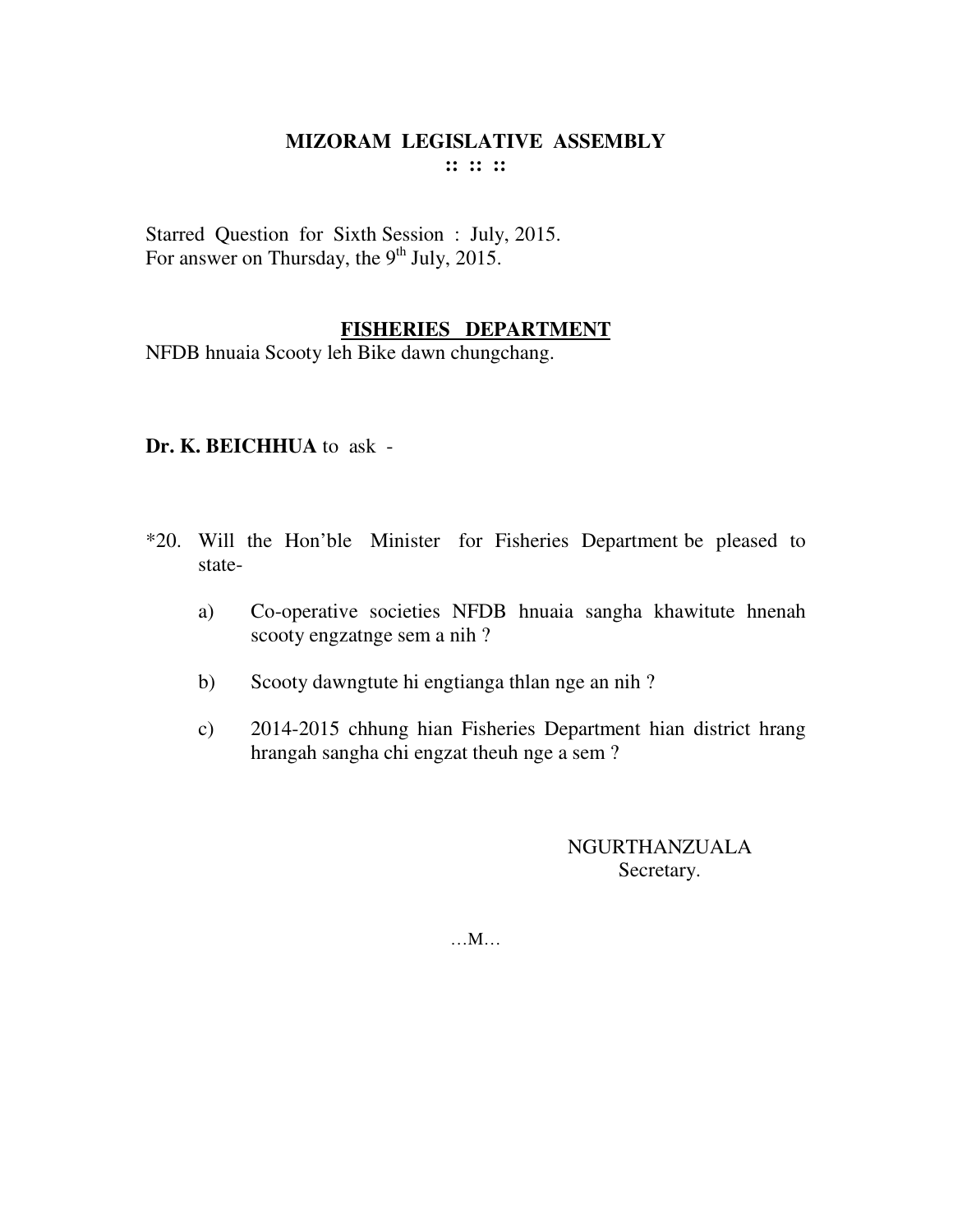**: : : :** 

Starred Question for Sixth Session : July, 2015. For answer on Thursday, the  $9<sup>th</sup>$  July, 2015.

#### **GENERAL ADMINISTRATION DEPARTMENT**

Hon'ble Chief Minister thusawi bawhzui chungchang

## **Pu P.C. ZORAM SANGLIANA** to ask –

\*21. Will the Hon'ble Minister for General Administration Department be pleased to state –

 Ni 24.3.2015 Assembly Session-a 'The Mizoram Right to Public Services Bill, 2015' sawiho tuma Hon'ble Chief Minister-in sawrkar hnathawk zawng zawngte hnenah MP, MLA, Ex-MLA leh Ex-MP te chungchangah House kaltlanga order a pek kha sawrkar in a bawhzui em?

> NGURTHANZUALA Secretary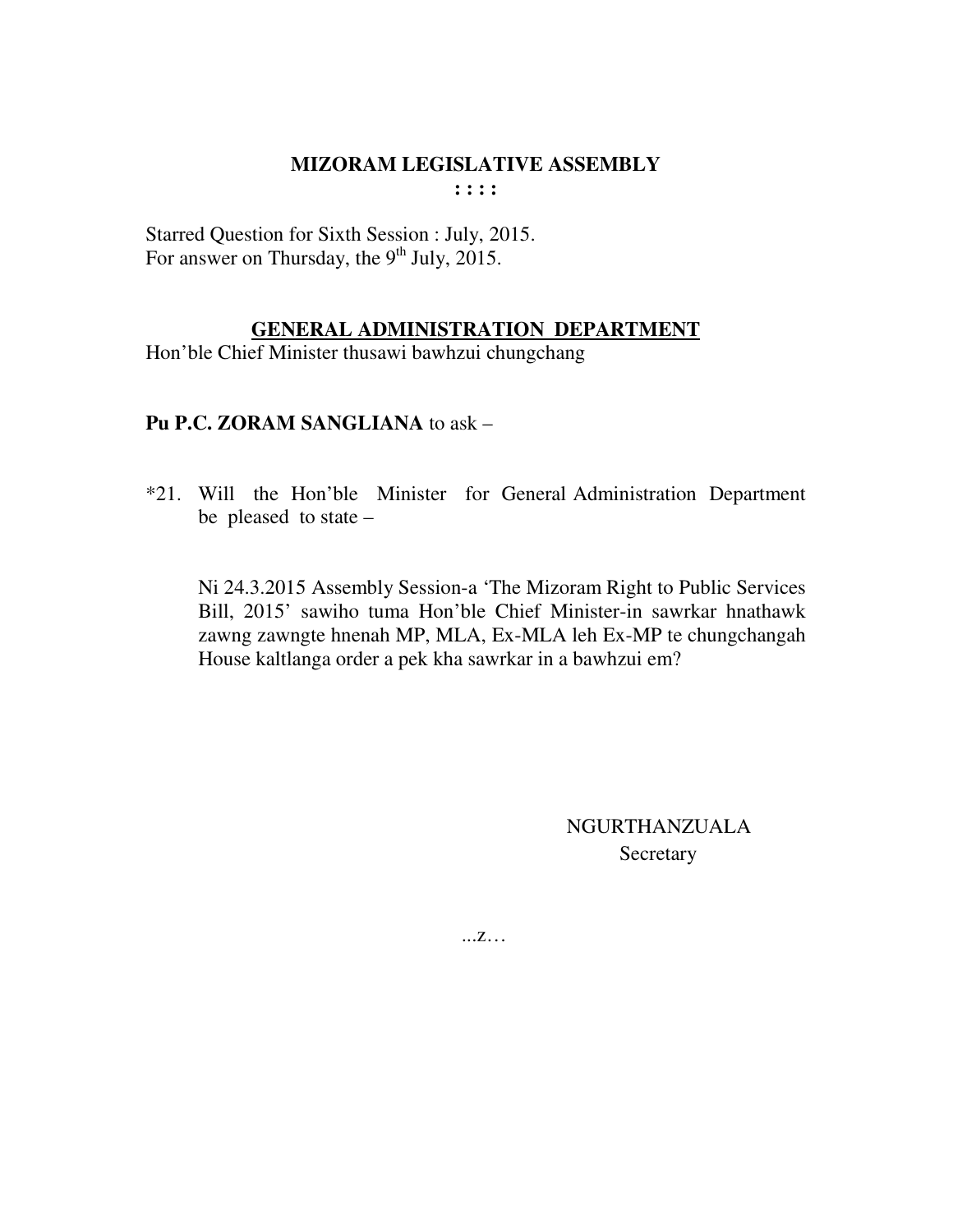#### MIZORAM LEGISLATIVE ASSEMBLY :: :: ::

Starred Question for Sixth Session : July, 2015. For answer on Thursday, the 9<sup>th</sup> July, 2015.

## **SCHOOL EDUCATION DEPARTMENT**

School pakhata zirtirtu pakhat chauh awm chungchang.

#### Pu NIHAR KANTI CHAKMA to ask -

- \*22. Will the Hon'ble Minister for School Education Department be pleased to state-
	- Mizoram pumpuiah Government Primary School-ah single teacher a) nei engzatnge awm?
	- Single teacher awmna school hming min hrilh thei em?  $b)$

**NGURTHANZUALA** Secretary.

 $...M...$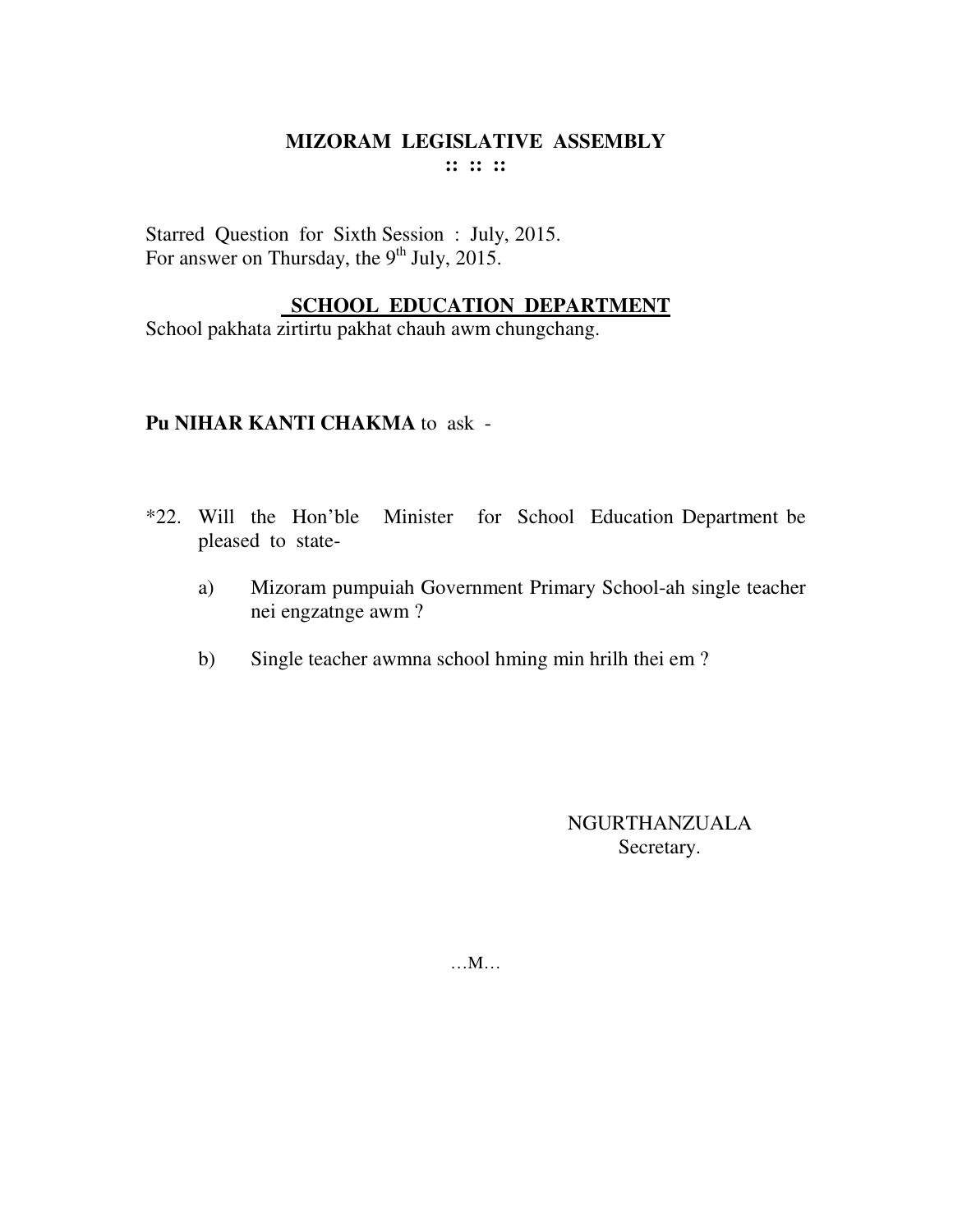## **MIZORAM LEGISLATIVE ASSEMBLY :: :: ::**

Starred Question for Sixth Session : July, 2015. For answer on Thursday, the  $9<sup>th</sup>$  July, 2015.

## **AGRICULTURE DEPARTMENT**

Oil Palm thar chhuah chungchang.

## **Er. LALRINAWMA** to ask -

- \*23. Will the Hon'ble Minister for Agriculture Department be pleased to state
	- a) Tun dinhmunah Mizoram Oil Palm thar chhuah hi Company hrang hrang te hian engzat theuh nge an lei sak tawh ?
	- b) Engzat rate-in nge an lei sak ?
	- c) A rate hi engtik hun laia siam nge a nih ?
	- d) Tun dinhmunah en nawn tumna a awm em ?

#### NGURTHANZUALA Secretary.

…M…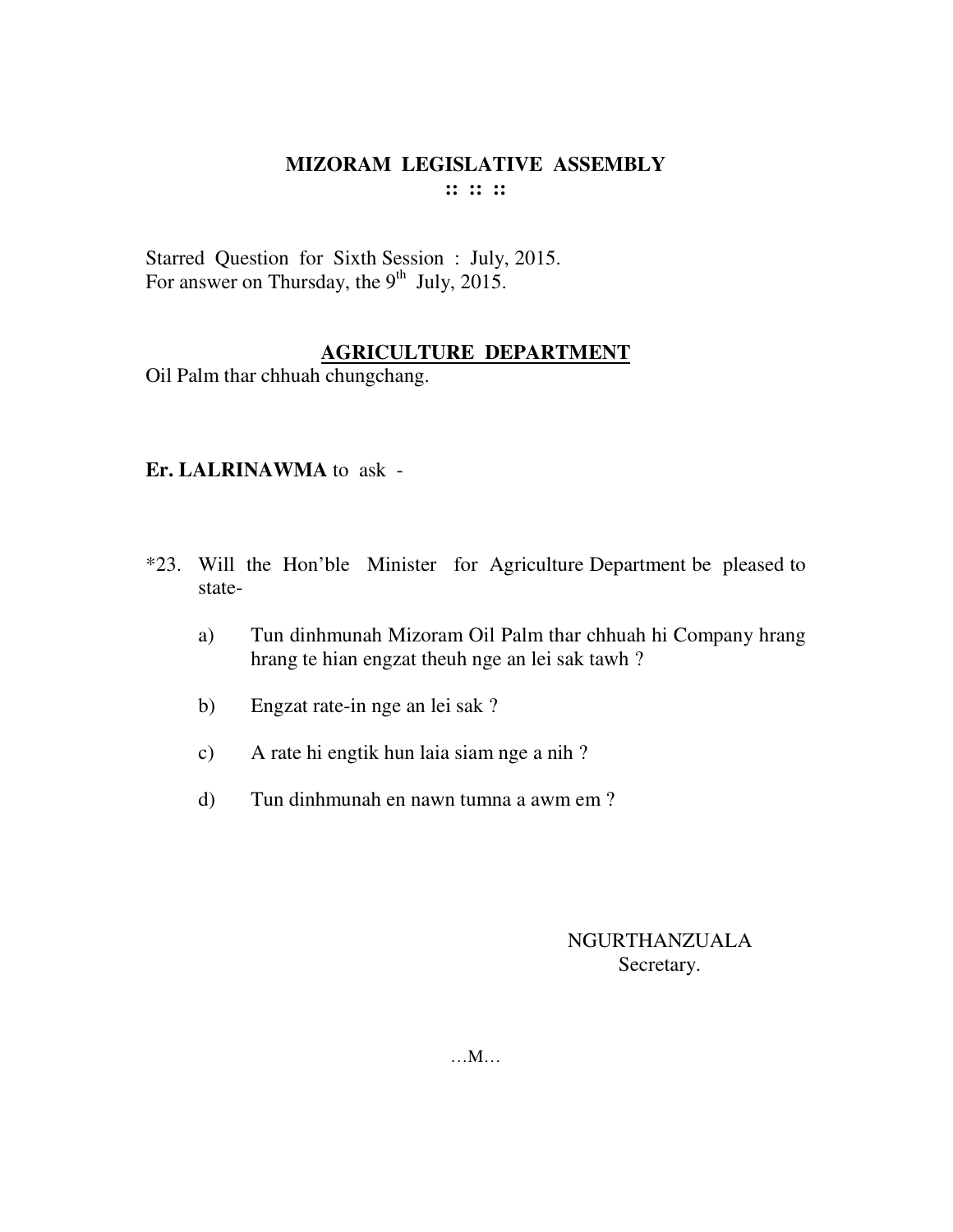### **MIZORAM LEGISLATIVE ASSEMBLY : : : :**

Starred Question for Sixth Session : July, 2015. For answer on Thursday, the 9<sup>th</sup> July, 2015.

#### **PUBLIC WORKS DEPARTMENT**

Riangtlei khaw kawng chungchang.

## **Pu LALRINLIANA SAILO** to ask –

\*24. Will the Hon'ble Minister for Public Works Department be pleased to state –

 Riangtlei khaw panna kawngpui hi engtikah nge laih a nih theih ang ?

> NGURTHANZUALA Secretary

….h…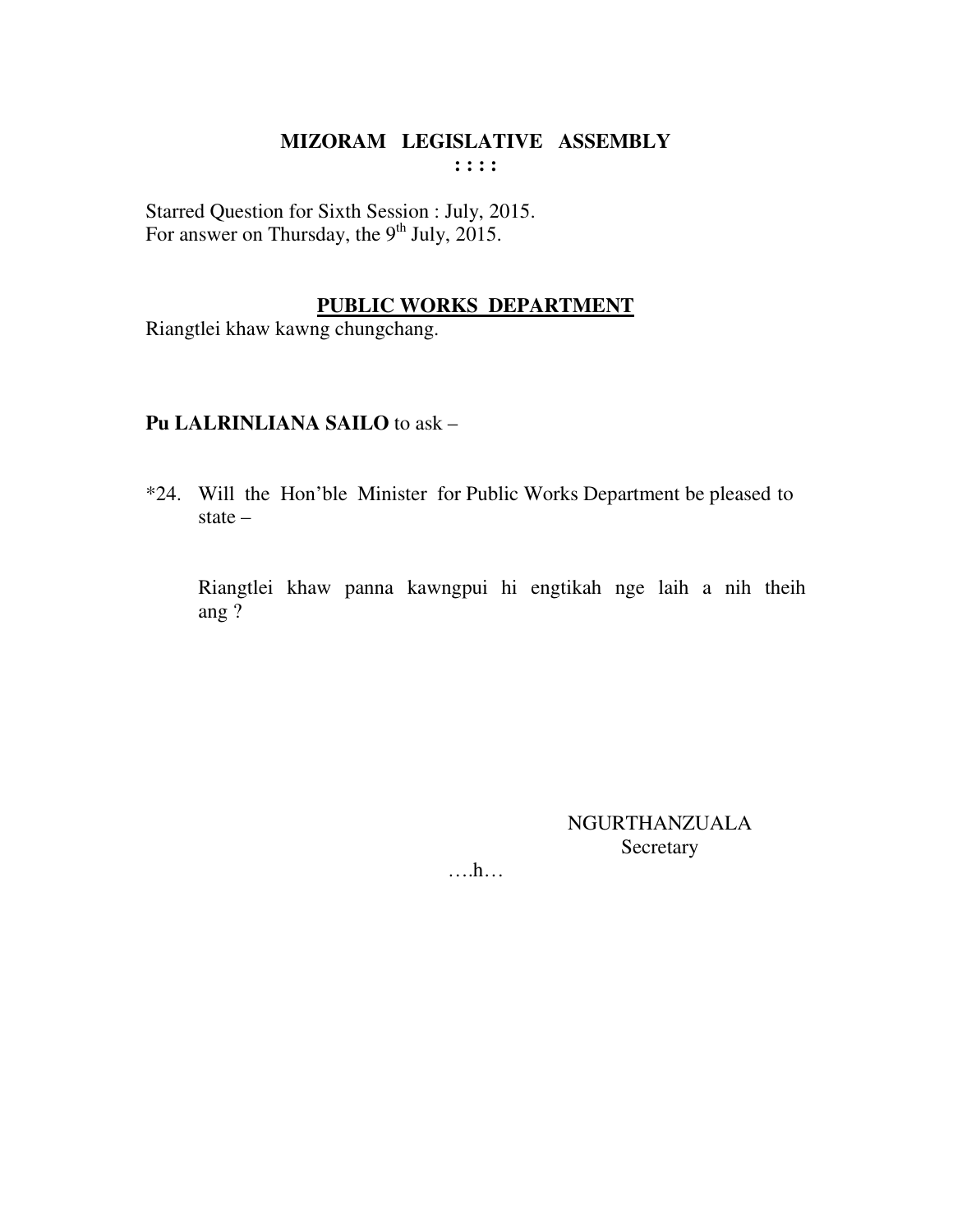**: : : :**  Starred Question for Sixth Session : July, 2015. For answer on Thursday, the  $9<sup>th</sup>$  July, 2015.

#### **POWER & ELECTRICITY DEPARTMENT**

M.R. ban chungchang

#### **Dr. K.BEICHHUA** to ask –

- \*25. Will the Hon'ble Minister for Power & Electricity Department be pleased to state –
	- (a) P&E Department-a thawktu M.R. kum 2014 atanga vawiin thleng hian engzat nge ban tawh? Engvanga ban nge an nih?
	- (b) M.R. awm lohna khuaah thawktu dah tumna a awm em?

 NGURTHANZUALA Secretary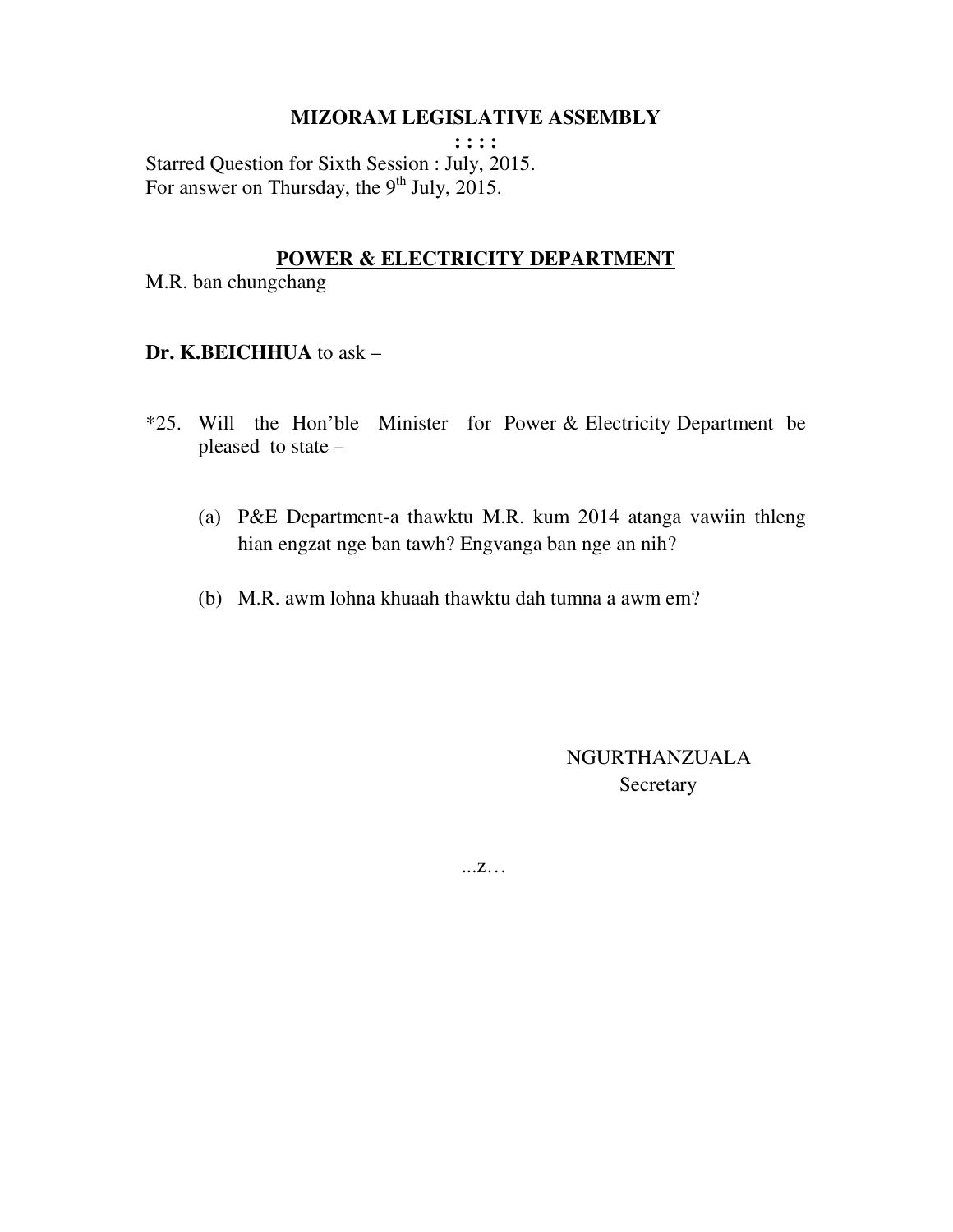**: : : :**  Starred Question for Sixth Session : July, 2015. For answer on Thursday, the  $9<sup>th</sup>$  July, 2015.

## **LABOUR, EMPLOYMENT & INDUSTRIAL TRAINING DEPARTMENT**

Labour, Employment & Industrial Training Department motor lei chungchang

#### **Dr. K.BEICHHUA** to ask –

- \*26. Will the Hon'ble Minister for Labour, Employment & Industrial Training Department be pleased to state –
	- (a) Kum 2013 atanga vawiin thleng Labour, Employment & Industrial Training Department hian motor engzat nge a lei tawh?
	- (b) Motor a leite leh leina zat?
	- (c) Motor leina tura sum pek then tawh si, motor la deliver loh a awm em?

 NGURTHANZUALA **Secretary**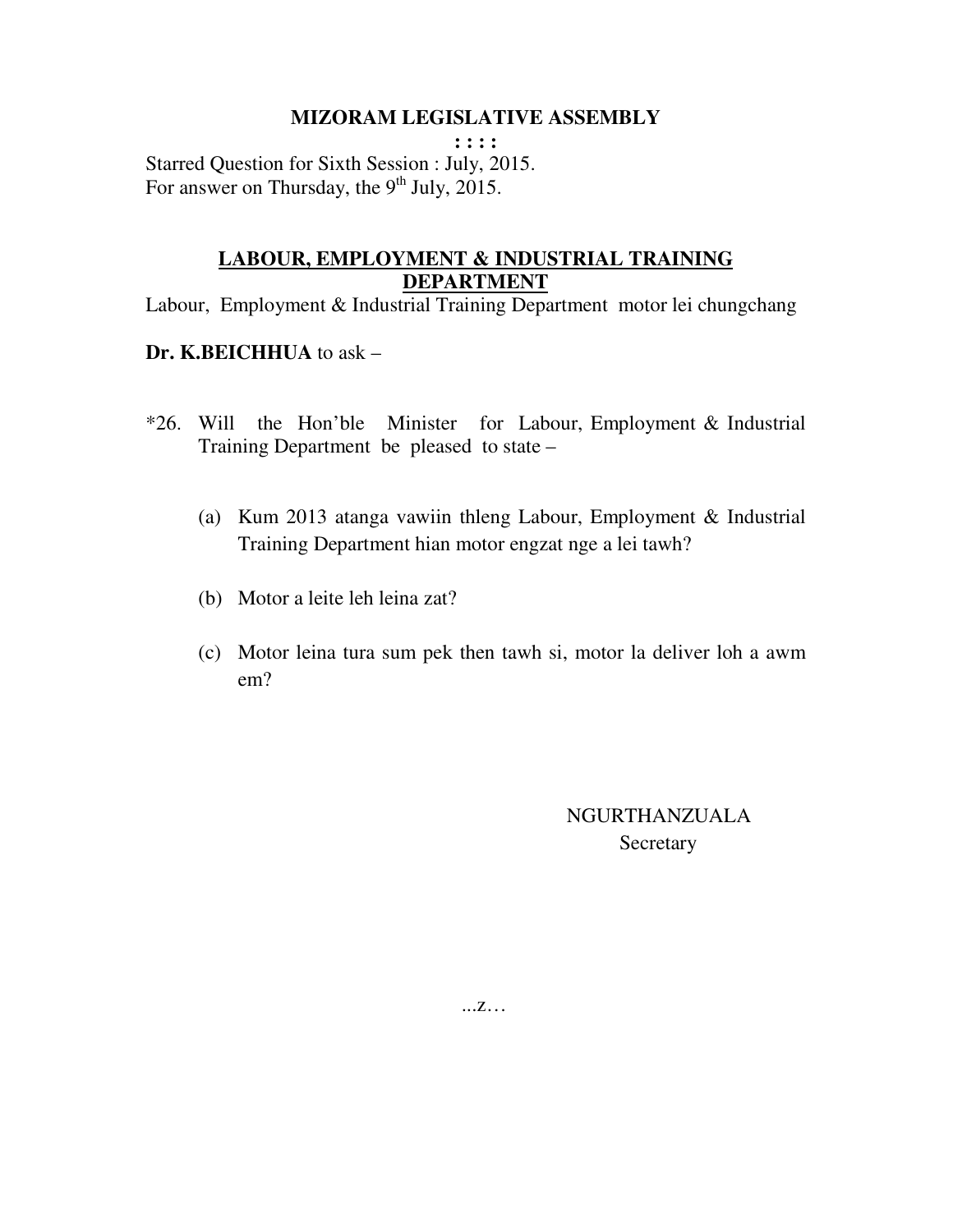#### MIZORAM LEGISLATIVE ASSEMBLY  $\mathbf{11} \mathbf{11} \mathbf{11}$

Starred Question for Sixth Session : July, 2015. For answer on Thursday, the 9<sup>th</sup> July, 2015.

#### **TRANSPORT DEPARTMENT**

Commercial Vehicle chungchang.

#### Er. LALRINAWMA to ask -

- \*27. Will the Hon'ble Minister for Transport Department be pleased to state
	- dinhmunah Mizoram chhungah commercial vehicle Tun a) registration nei engzatnge awm?
	- Heng commercial vehicle registration nei zingah hian eng chinin  $b)$ nge Passenger & Goods Tax pe ?

**NGURTHANZUALA** Secretary.

 $...M...$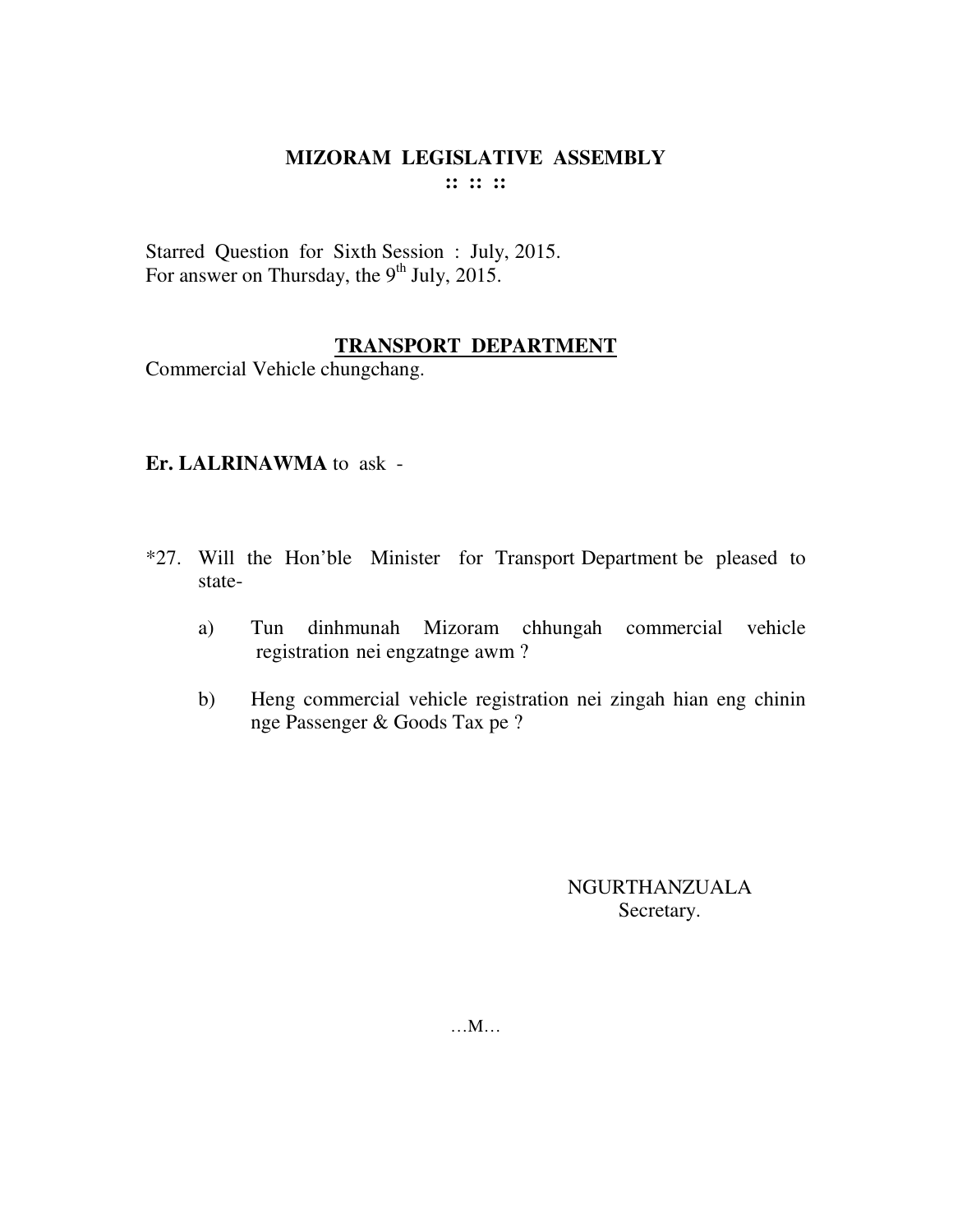Starred Question for Sixth Session : July, 2015. For answer on Thursday, the  $9<sup>th</sup>$  July, 2015.

## FOOD, CIVIL SUPPLIES & CONSUMER AFFAIRS **DEPARTMENT**

**Biate Godown chungchang** 

## Pi VANLALAWMPUII CHAWNGTHU to ask -

\*28. Will the Hon'ble Minister for Food, Civil Supplies & Consumer Affairs Department be pleased to state -

Biate Godown hi tun aia changtlung zawka chei that tumna a awm em?

**NGURTHANZUALA** Secretary

 $\dots Z \dots$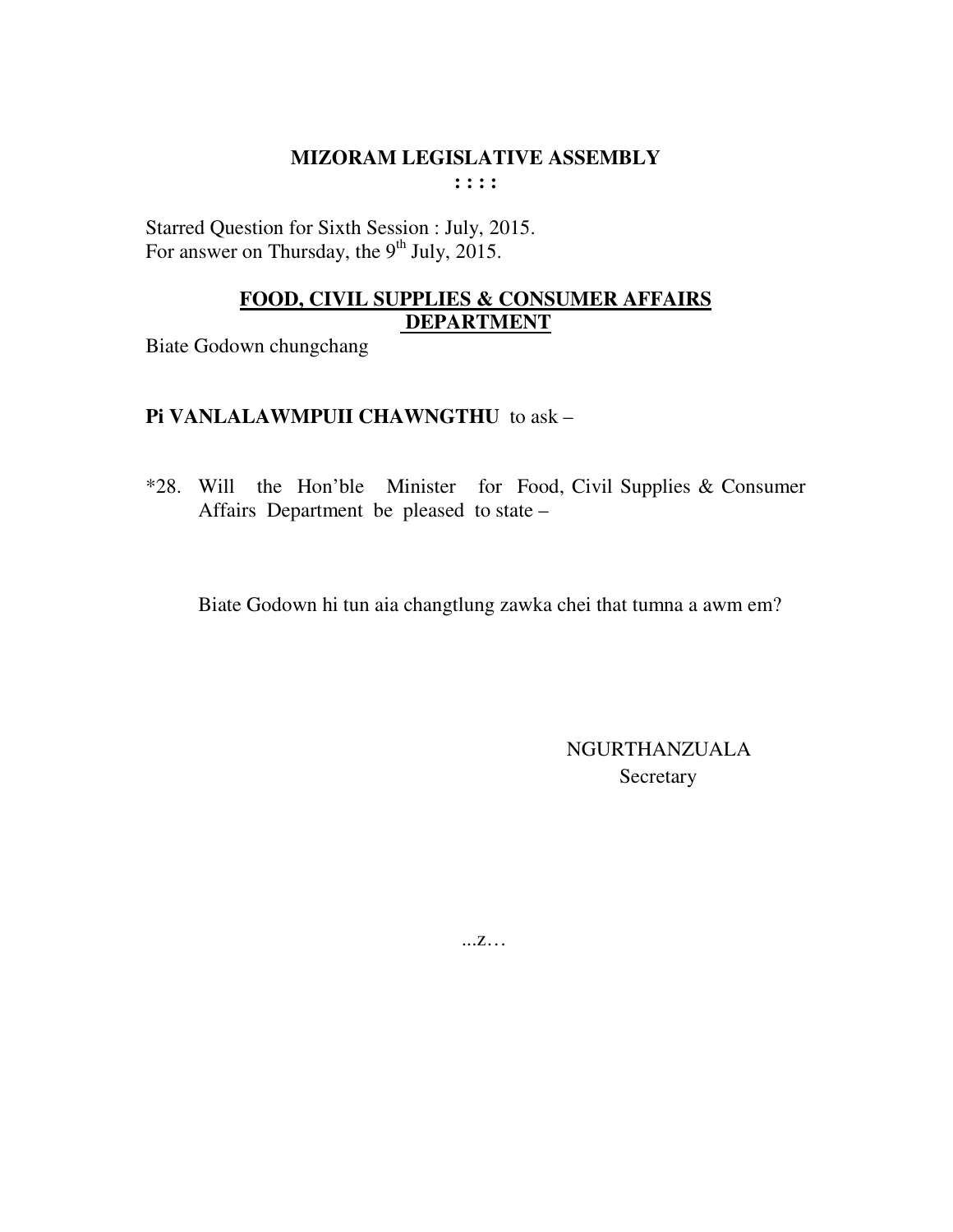#### MIZORAM LEGISLATIVE ASSEMBLY  $\mathbf{11} \mathbf{11} \mathbf{11}$

Starred Question for Sixth Session: July, 2015.<br>For answer on Thursday, the 9<sup>th</sup> July, 2015.

## HEALTH & FAMILY WELFARE DEPARTMENT

Medical College chungchang.

## Dr. K. BEICHHUA to ask -

- \*29. Will the Hon'ble Minister for Health & Family Welfare Department be pleased to state-
	- Medical College hi kumin a tan theih a ni dawn em? a)
	- Tan thei lo nita se enge a chhan?  $b)$
	- Hmalak chhunzawm zel a ni em ? Eng chen nge hmalak a nih  $\mathbf{c})$ tawh?

**NGURTHANZUALA** Secretary.

 $...M...$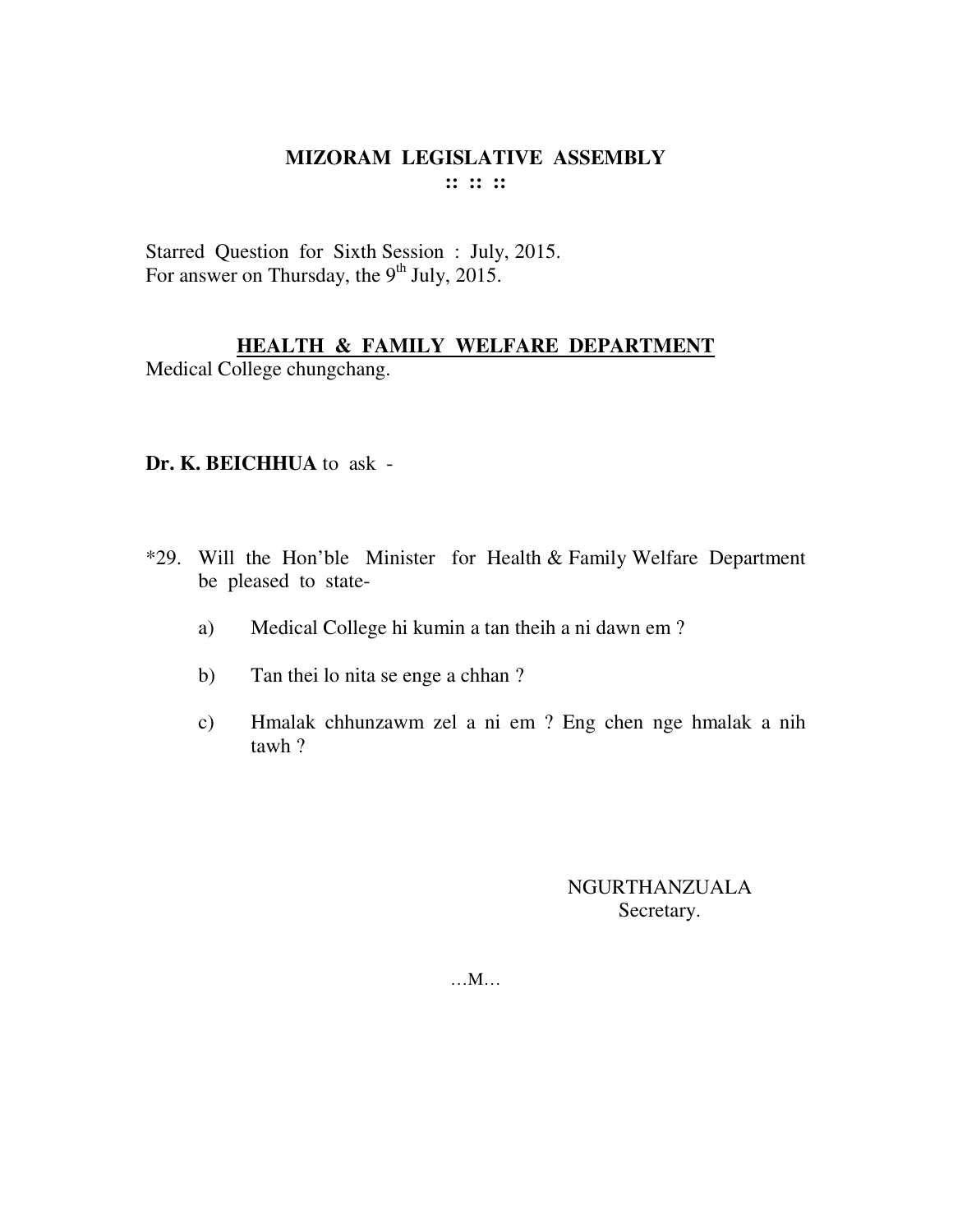**: : : :** 

Starred Question for Sixth Session : July, 2015. For answer on Thursday, the  $9<sup>th</sup>$  July, 2015.

#### **TAXATION DEPARTMENT**

Private Way Bill pek chungchang

#### **Er. LALRINAWMA** to ask –

- \*30. Will the Hon'ble Minister for Taxation Department be pleased to state –
	- (a) Kum 2014 2015 chhungin Mizoramah Private Way Bill pek chhuah a ni em?
	- (b) Ni ta se, cheng engzat man hu nge pek chhuah a nih?

 NGURTHANZUALA **Secretary**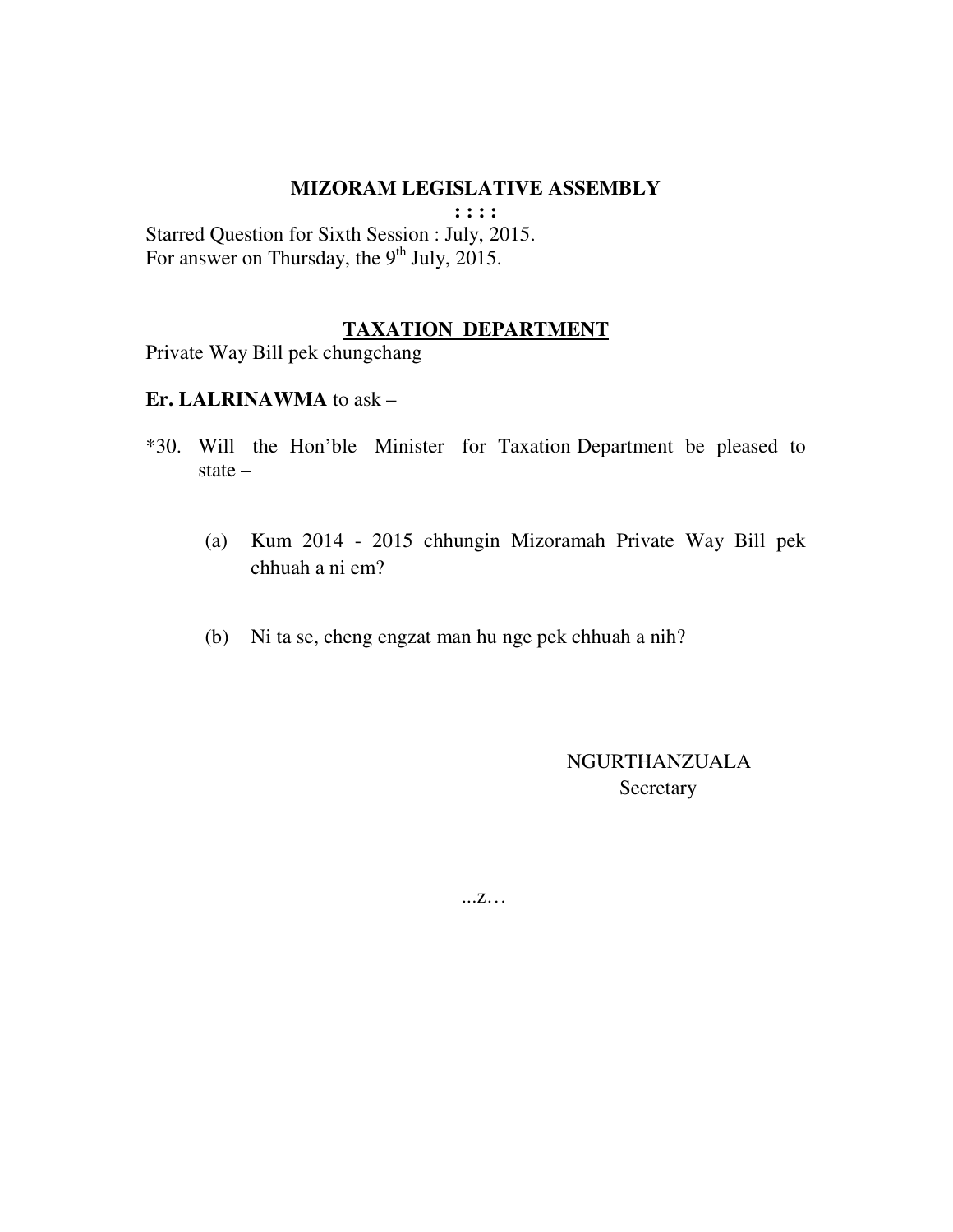## **MIZORAM LEGISLATIVE ASSEMBLY :: :: ::**

Starred Question for Sixth Session : July, 2015. For answer on Thursday, the  $9<sup>th</sup>$  July, 2015.

## **PUBLIC HEALTH ENGINEERING DEPARTMENT**

Saiha GWSS chungchang.

**Dr. K. BEICHHUA** to ask -

- \*31. Will the Hon'ble Minister for Public Health Engineering Department be pleased to state
	- a) Renewal and Augmentation of Greater Saiha Water Supply Scheme a Tuitlawk tui pump  $15<sup>th</sup>$  March, 2015 a commission tura ruahman vawiin thlenga la commission loh hi enge a chhan ?
	- b) Financial leh physical achievement engzatnge ?
	- c) He scheme-ah hian tuna existing gravity a tui lak improvement atana hmalakna engte nge ?

NGURTHANZUALA Secretary.

…M…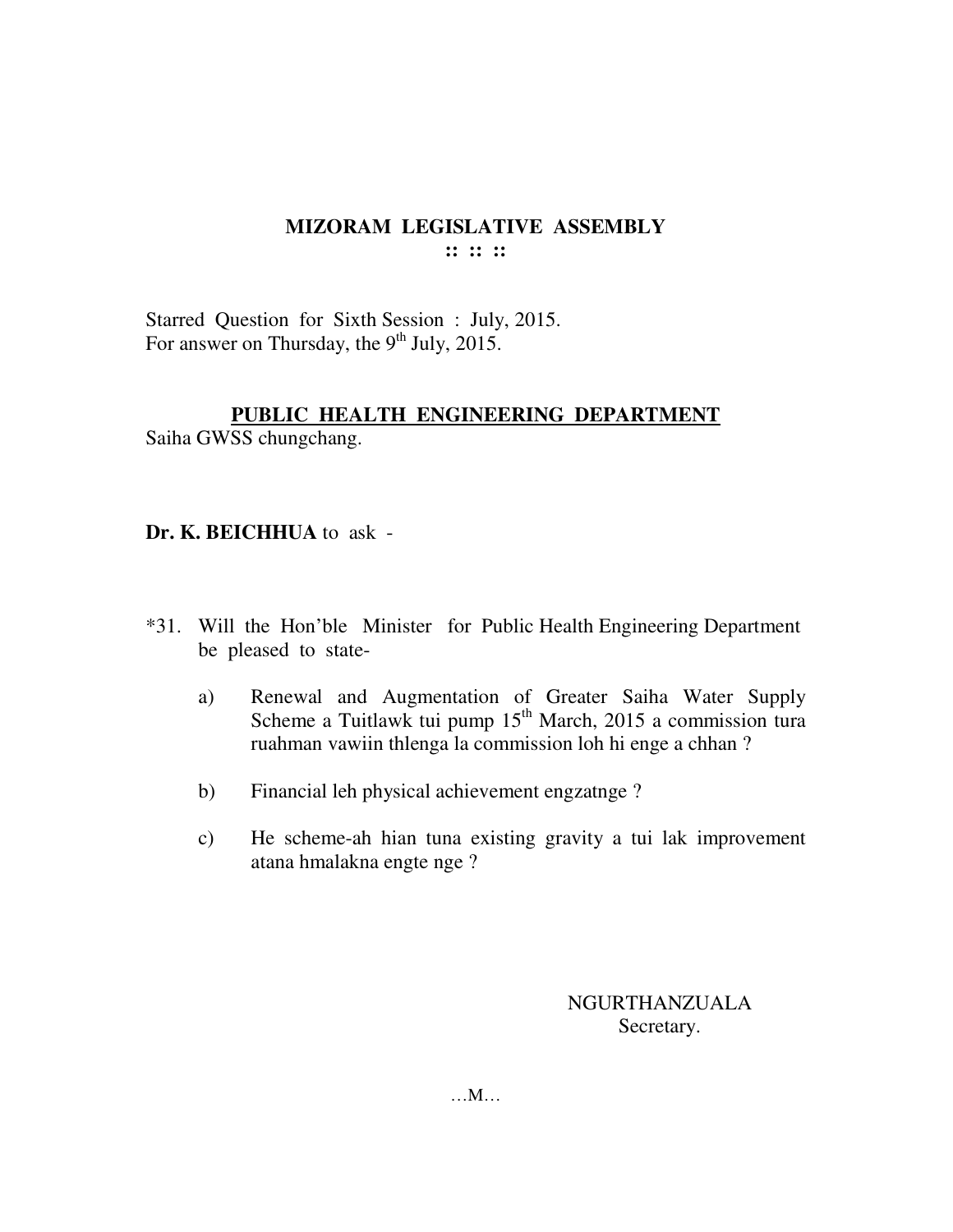## MIZORAM LEGISLATIVE ASSEMBLY  $: : : :$

Starred Question for Sixth Session : July, 2015. For answer on Thursday, the  $9<sup>th</sup>$  July, 2015.

## ANIMAL HUSBANDRY & VETERINARY DEPARTMENT

Notified Grazing Ground awm zat chungchang.

## Er. LALRINAWMA to ask  $-$

- \*32. Will the Hon'ble Minister for Animal Husbandry & Veterinary Department be pleased to state –
	- Tun dinhmunah Mizoramah hian Notified Grazing Ground a) hmun engzatah nge a awm?
	- Khawi hmunah te nge?  $b)$

NGURTHANZUALA Secretary

 $\dots h\dots$